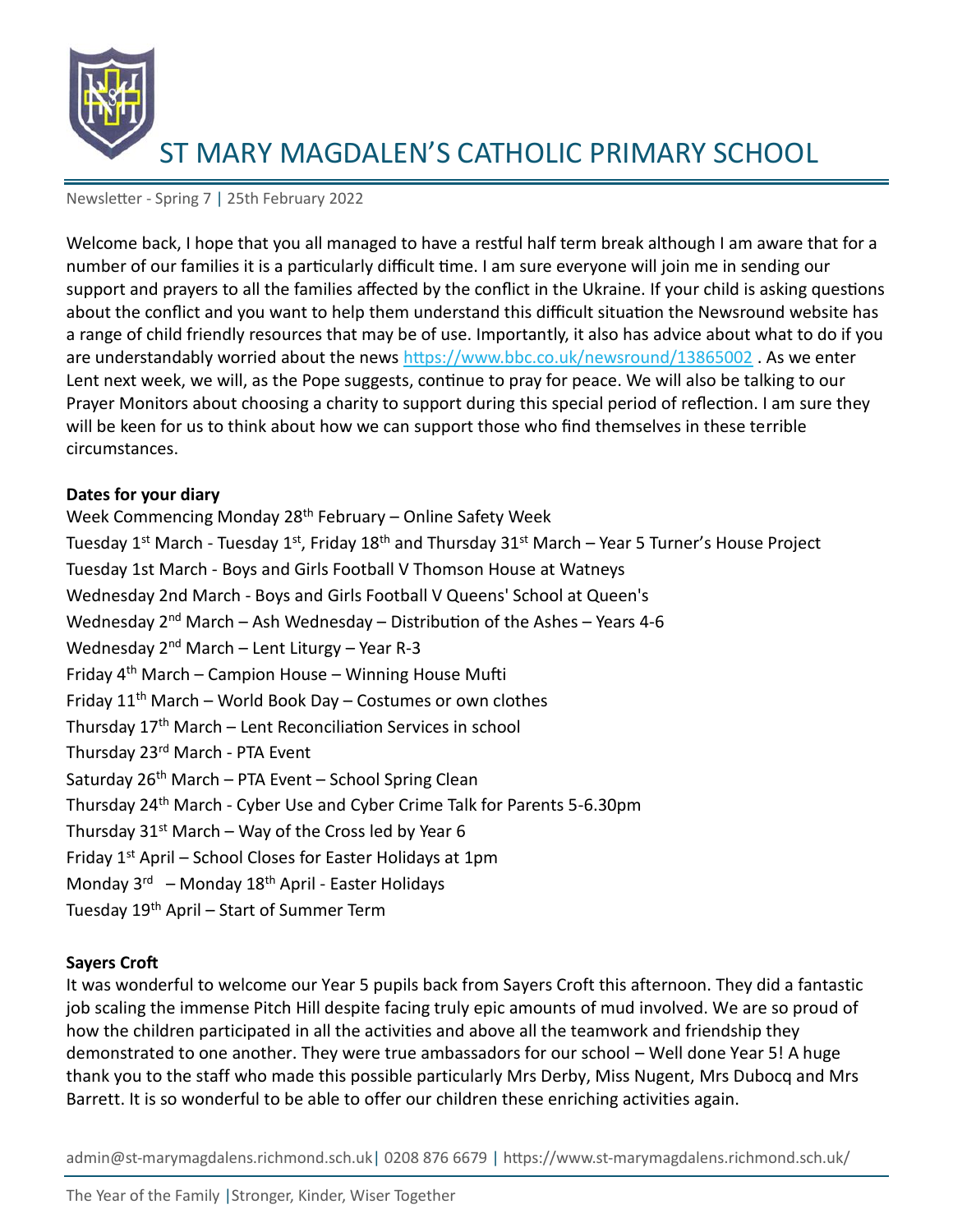## **Netball Success!**



We all thought the netball tournament was very enjoyable and gave us a lot of learning experiences. Everyone at the tournament was determined to do well and they all put 100% into every match that they played.

We played 7 matches and got through to the semi-finals. In one match we won 7-2 and, in another Nuala scored 6 goals. We were very proud. There were lots of laughs with many ups and downs but in the end we had a great time. We may not have won but we represented the school well.

A huge well done to Erin Georgina, Max C and Max M, Nuala, Oliver, Tallulah and Zoe who came third out of 47 local schools. They were wonderful ambassadors for our school and once again proved that although St Mary Magdalen's is a small school our children's talents and achievements are truly mighty.

Thank you to Mrs Barrett, Miss Everingham and Hassan for all their hard work organising and preparing for the tournament and to Mrs Grech for her help on the day. As a small school without parental support to and from tournaments future games could have to forfeited and our pupils will miss out on these invaluable experiences.

## **PTA Events**

It is great to have some dates for our diaries. We are excited to announce a number of upcoming events with the PTA:

# **School Spring Clean Up Day**

We are organising a School Spring Clean Up Day for **Saturday 26 March** and we need your help. Mrs Hughes has asked if any parents can help with cleaning, light gardening, painting and removing rubbish at the school. It will be a lovely event for us to come together ahead of the Easter holidays and help the school create more space for special projects they have planned for the future. Entertainment will be provided for children in the school hall to help with childcare and to help them feel involved.

Please hold the date and further details including how to sign up will follow.

#### **Paint and Wine Evening**

We will be holding a Painting and Wine evening on **Wednesday 23rd March** in the school hall open for all parents. We are so excited that we will be able to hold events again to raise funds for the school and a chance to create your own masterpiece while meeting up with other parents. Please hold the date and we'd love to see as many people there as possible. Details to follow soon.

admin@st-marymagdalens.richmond.sch.uk| 0208 876 6679 | https://www.st-marymagdalens.richmond.sch.uk/